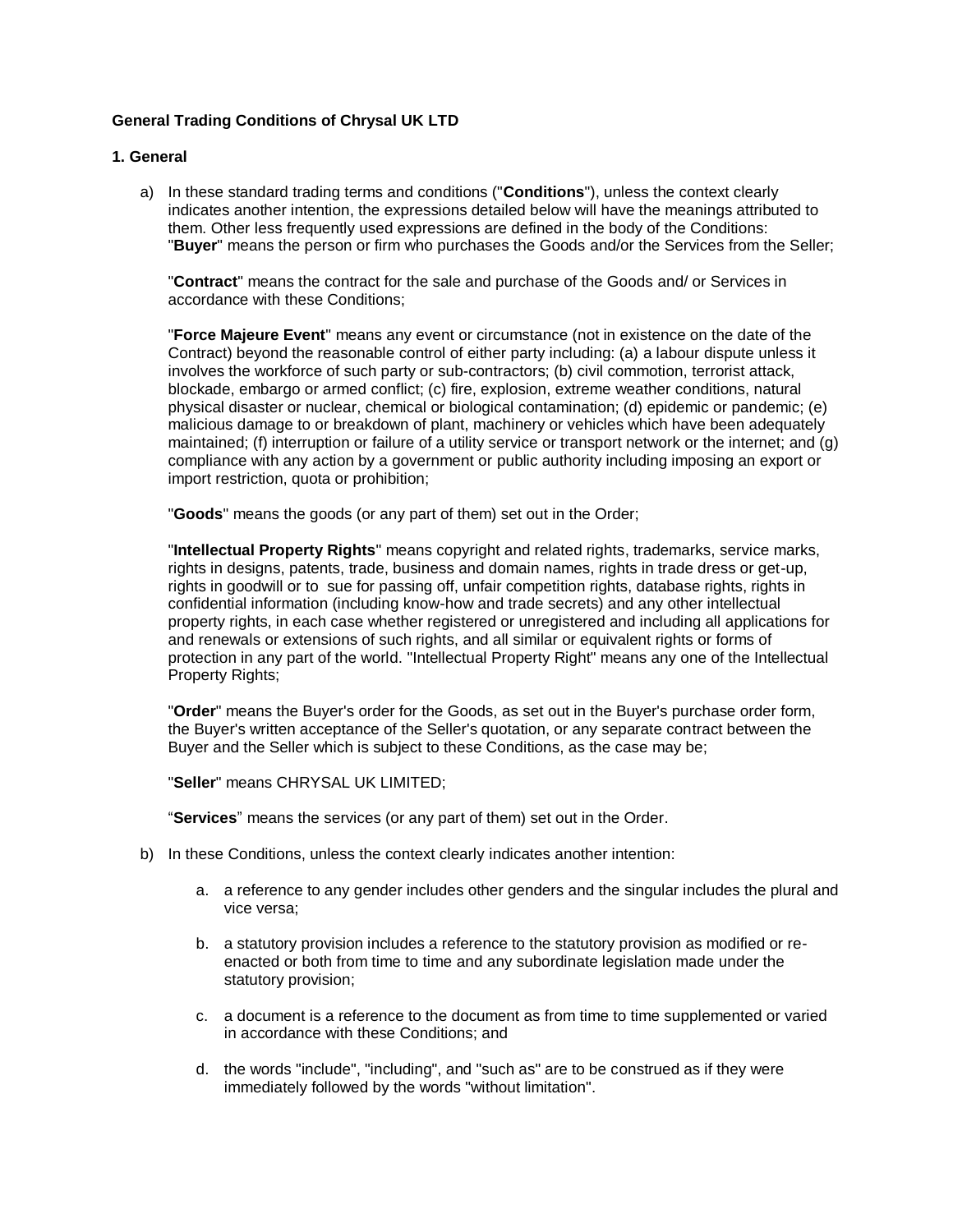- c) These Conditions shall (unless or except to extent the Seller agrees otherwise in writing) apply to all (offers for) sales of Goods and/or Services by the Seller to the Buyer and by placing an Order with the Seller the Buyer is deemed to accept them.
- d) These Conditions apply to each Contract to the exclusion of any other terms that the Buyer seeks to impose or incorporate, or which are implied by law, trade custom, practice or course of dealing (except that any special terms agreed in writing between the Seller and the Buyer which are expressly stated to take precedence over these Conditions shall take precedence).
- e) No other conditions or modifications of these Conditions shall be binding on the Seller unless the Seller agrees thereto in writing for which purpose only a director of the Seller has authority to amend or waive these Conditions and the Seller shall not be deemed to accept such other conditions nor to waive any of these Conditions by failing to object to provisions contained in any notification or other communication from the Buyer.
- f) All descriptions, specifications, prices and other data quoted or submitted by the Seller or included in any offer, advertisement, illustrated matter or price list are to be deemed approximate only (except where stated in writing to be exact or expressly made or of the essence) and shall not form part of these Conditions and the Seller has the right to vary all or any of them at its discretion.

## **2. Order**

- a) Each Order constitutes an offer by the Buyer to purchase the Goods and/or the Services in accordance with these Conditions.
- b) The Buyer shall ensure that the terms of the Order and any relevant specification are complete and accurate.
- c) The quantity, price and description of the Goods and/or the Services shall be as set out on the face of the Order.
- d) The Order shall only be deemed to be accepted when the Seller issues a written acceptance of the Order (electronic mail included), at which point the Contract shall come into existence.
- e) No changes, amendments, waivers or cancellations of Orders shall be valid unless approved in writing (electronic mail included) by an authorized representative of the Seller, such approval to be given or refused at the Seller's sole discretion.

### **3. Prices**

- a) Unless otherwise agreed in writing by the Seller and the Buyer, the price payable by the Buyer, for each Order, shall be the price set out in the Seller's price list in force at the date of dispatch of the relevant Goods and/or performance of the Services (as applicable).
- b) All prices are subject to change without prior notice at any time before the Goods are dispatched for delivery or the Services are performed.
- c) Unless otherwise agreed between the Seller and Buyer in writing, the price of the Goods and/or the Services excludes:
	- a. amounts in respect of value added tax ("**VAT**"), which the Buyer shall additionally be liable to pay to the Seller at the prevailing rate; and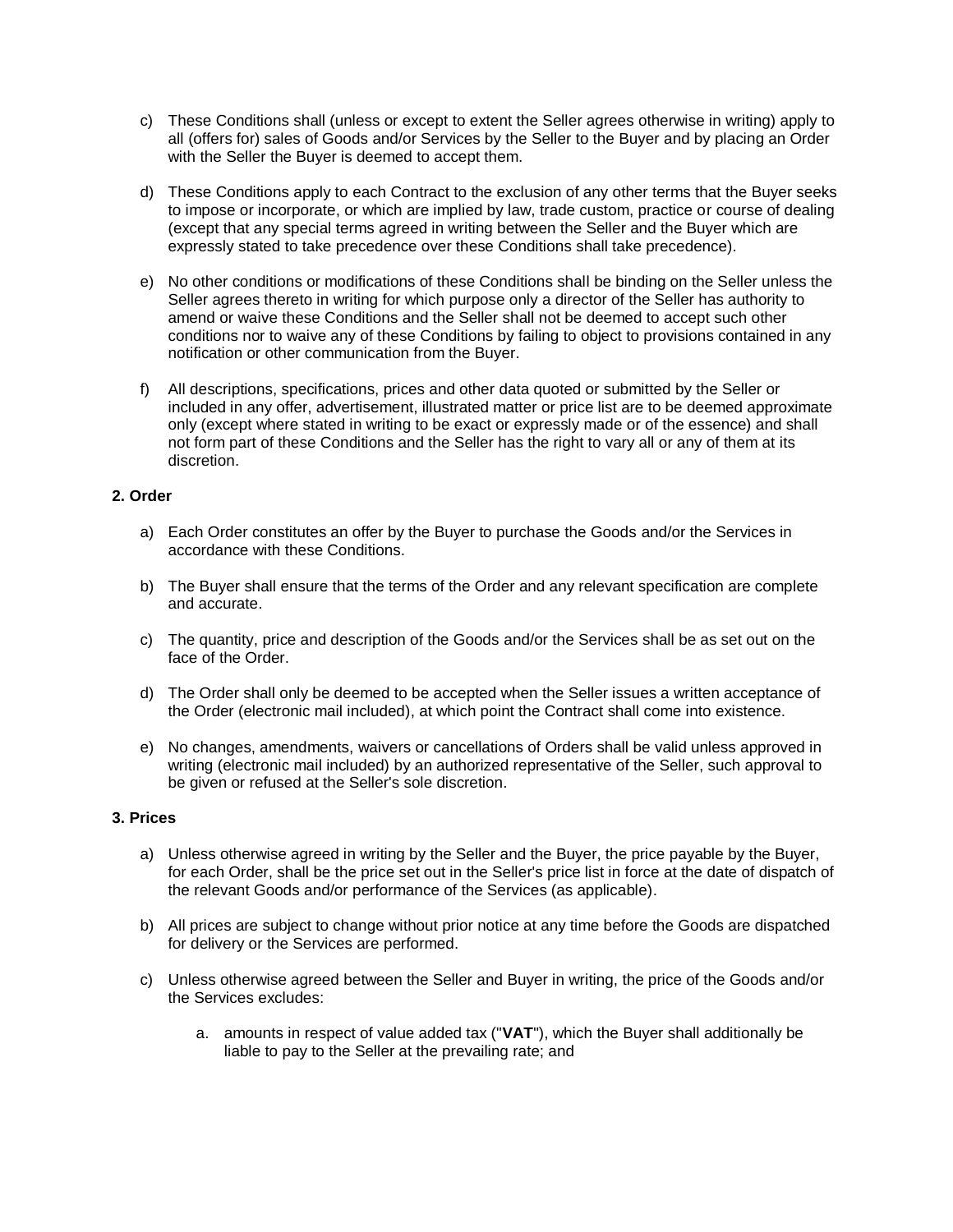b. the costs and charges of packaging, insurance, transport, delivery and any tariffs or duties payable in respect of the Goods and/or Services, which shall be additionally invoiced to the Buyer.

## **4. Payment**

- a) Unless otherwise agreed by the Seller in writing, or where a monthly payment account has been opened in the name of the Buyer, in respect of the Goods, the Seller shall invoice the Buyer when the Goods are dispatched and, in respect of the Services, the Seller shall invoice the Buyer on completion of the Services. Payment of all invoices shall be made within 30 days from the date of the invoice unless agreed otherwise in writing.
- b) The Seller reserves the right at any time at its sole discretion to withhold delivery of the Goods or execution of the Services ordered by the Buyer if at the relevant time there is outstanding and due from the Buyer payment for Goods and/or Services previously delivered or any moneys due and payable by the Buyer to the Seller. The Seller may offset against any money owed by the Buyer to the Seller pursuant to these Conditions or otherwise, any sums received from the Buyer regardless of what the Buyer purports to designate the sums to be on account of. This right of offset will continue unless and until the Buyer has paid, satisfied or discharged all monies, debts or liabilities due or owing to the Seller by the Buyer. The Buyer hereby irrevocably authorizes the Seller to deduct from any monies due or owing to the Seller by the Buyer from time to time.
- c) Payment of all sums due on the due date for payment shall be of the essence of the Contract.
- d) If the Buyer fails to make a payment due to the Seller under the Contract by the due date then (without limiting any other remedies available to the Seller under the Contract) the Buyer shall pay interest on the overdue amount from the due date until payment of the overdue sum, whether before or after judgment. Interest under this clause shall accrue each day at the rate of four per cent (4%) a year above the base rate of the Bank of England from time to time, but at four per cent (4%) a year for any period when that base rate is below zero per cent (0%).
- e) All amounts due under the Contract shall be paid in full without any offset, counterclaim, deduction or withholding (other than any deduction or withholding of tax as required by law).

# **5. Delivery of Goods**

- a) Time of delivery is not of the essence of the Contract and any time or date specified by the Seller as the time at which or date on which Goods will be dispatched or delivered) is given and intended as an estimate only and the Seller shall not be liable for any loss, damage or expense howsoever arising from delay in delivery.
- b) The Buyer shall deliver the Goods to the location set out in the Order or such other location as the parties may agree (the "**Delivery Location**") at any time after the Seller notifies the Buyer that the Goods are ready.
- c) The Seller is permitted to deliver the Goods at any time of day, including where the Buyer's site is closed for trading, to enable the Seller to maximize its delivery window.
- d) Delivery is completed on the completion of unloading of the Goods at the Delivery Location.
- e) The Seller has the right to cancel or suspend deliveries in whole or part and/or substitute the closest alternative Goods available at the time for delivery, provided that the Seller will notify the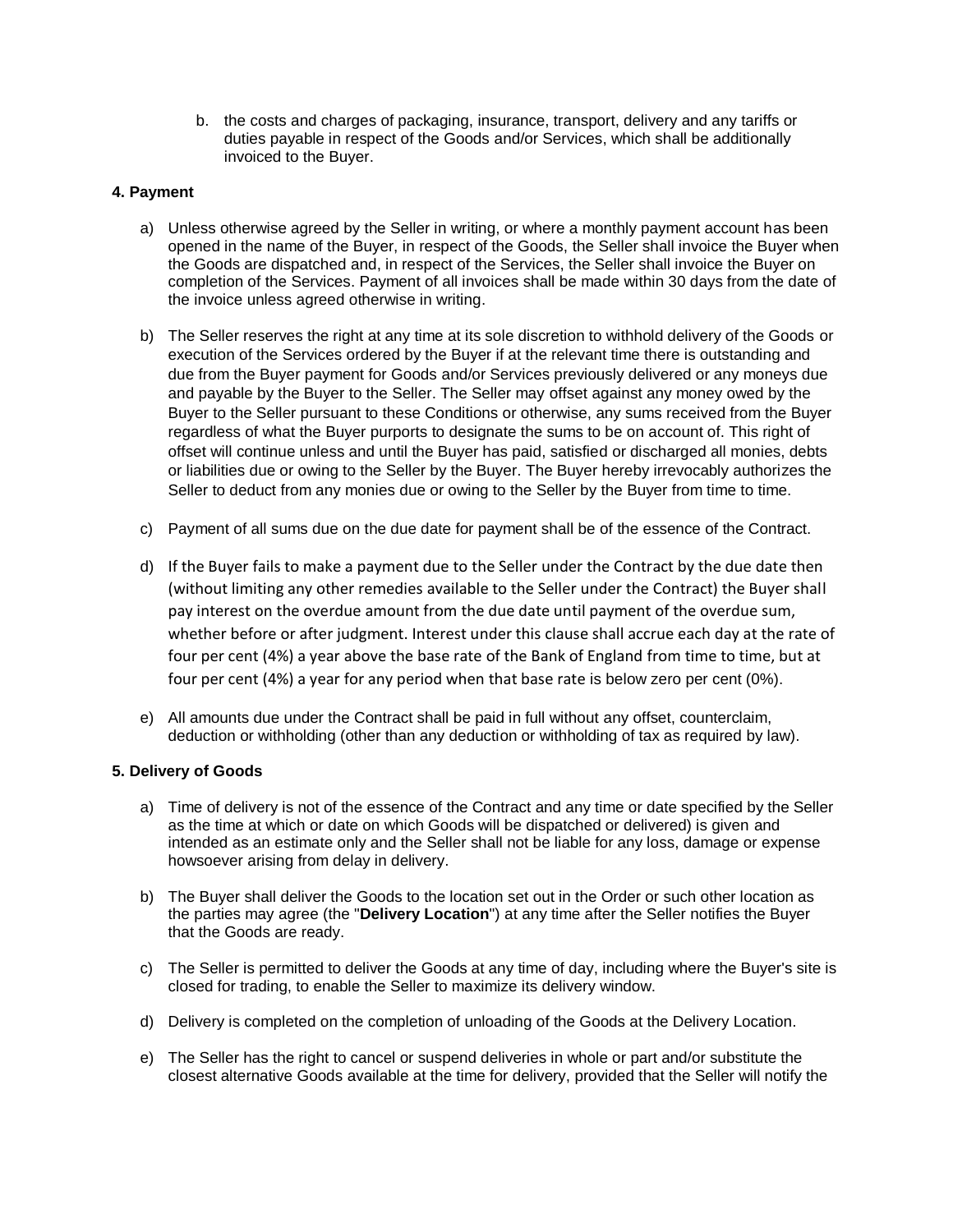Buyer as soon as reasonably practicable of such cancellation, suspension or substitution and provide the Buyer with the reason for such cancellation, suspension or substitution.

- f) If for any reason the Buyer fails to accept delivery of the Goods on the date of delivery then, subject to where delay was caused by the Seller's default, the Seller may store the Goods until delivery takes place, whereupon the Buyer shall be liable for all related costs and expenses (including storage and any applicable insurance costs).
- g) If the Seller is delayed or prevented from delivering the Goods (or any part or parts of them) due to any act or omission of the Buyer, its agents or employees, then the Seller may, at its option and without prejudice to any other rights, either:
	- a. suspend performance and, if the Seller thinks fit, store the Goods at the Buyer's expense and risk, until the Seller can deliver the Goods or until it exercises its option to cancel the Order and another buyer for the Goods is found; or
	- b. cancel the Order or so much of it as remains unperformed at any time after such act or omission. The Seller may resell or otherwise dispose of part or all of the Goods and, after deducting reasonable storage and selling costs, account to the Buyer for any excess over the price of the Goods or charge the Buyer for any shortfall below the price of the Goods.
- h) The quantity of any consignment of Goods as recorded by the Seller upon dispatch from the Seller shall be conclusive evidence of the quantity received by the Buyer on delivery unless the Buyer can produce conclusive evidence to the contrary.
- i) The Seller reserves the right to make delivery by instalments, and the period during which delivery by instalments may be made and the quantity of Goods delivered in each instalment shall be in the Seller's discretion. Each instalment shall constitute a separate contract and any delay in delivery or defect in an instalment shall not entitle the Buyer to cancel any other instalment.
- j) The Seller shall be entitled to postpone or cancel delivery in whole or in part when it is delayed in or prevented from making or obtaining the Goods (or materials, parts, components or services necessary for the Goods) by any cause beyond the Seller's control. During any of the foregoing events the Seller's obligations shall be suspended until such events cease or until the Seller cancels delivery (as the case may be) and the Seller shall not be required to obtain elsewhere in the market goods with which to replace or permit it to deliver the Goods which have been postponed or cancelled as a result of any of said events. In event of cancellation, the Seller shall be paid pro rata for Goods delivered or work done to the date of cancellation.
- k) The Buyer shall be solely responsible for the proper unloading of the Goods. If, to assist the Buyer to remove the Goods from the point of delivery, the Seller or any sub-contractor does any loading or unloading of the Goods free of charge, no liability whatsoever shall be incurred by the Seller or sub-contractor and the Buyer shall indemnify the Seller in respect thereof.
- l) If the Seller fails to deliver the Goods, its liability shall be limited to the costs and expenses incurred by the Buyer in obtaining replacement goods of similar description and quality in the cheapest market available, less the price of the Goods. The Seller shall have no liability for any failure to deliver the Goods to the extent that such failure is caused by a Force Majeure Event or the Buyer's failure to provide the Seller with adequate delivery instructions or any other instructions that are relevant to the supply of the Goods.

## **6. Risk**

a) All risk in the Goods shall pass to the Buyer when the Goods are delivered to the Buyer. Delivery to a carrier or to any person, firm or company on the Buyer's behalf shall constitute delivery to the Buyer.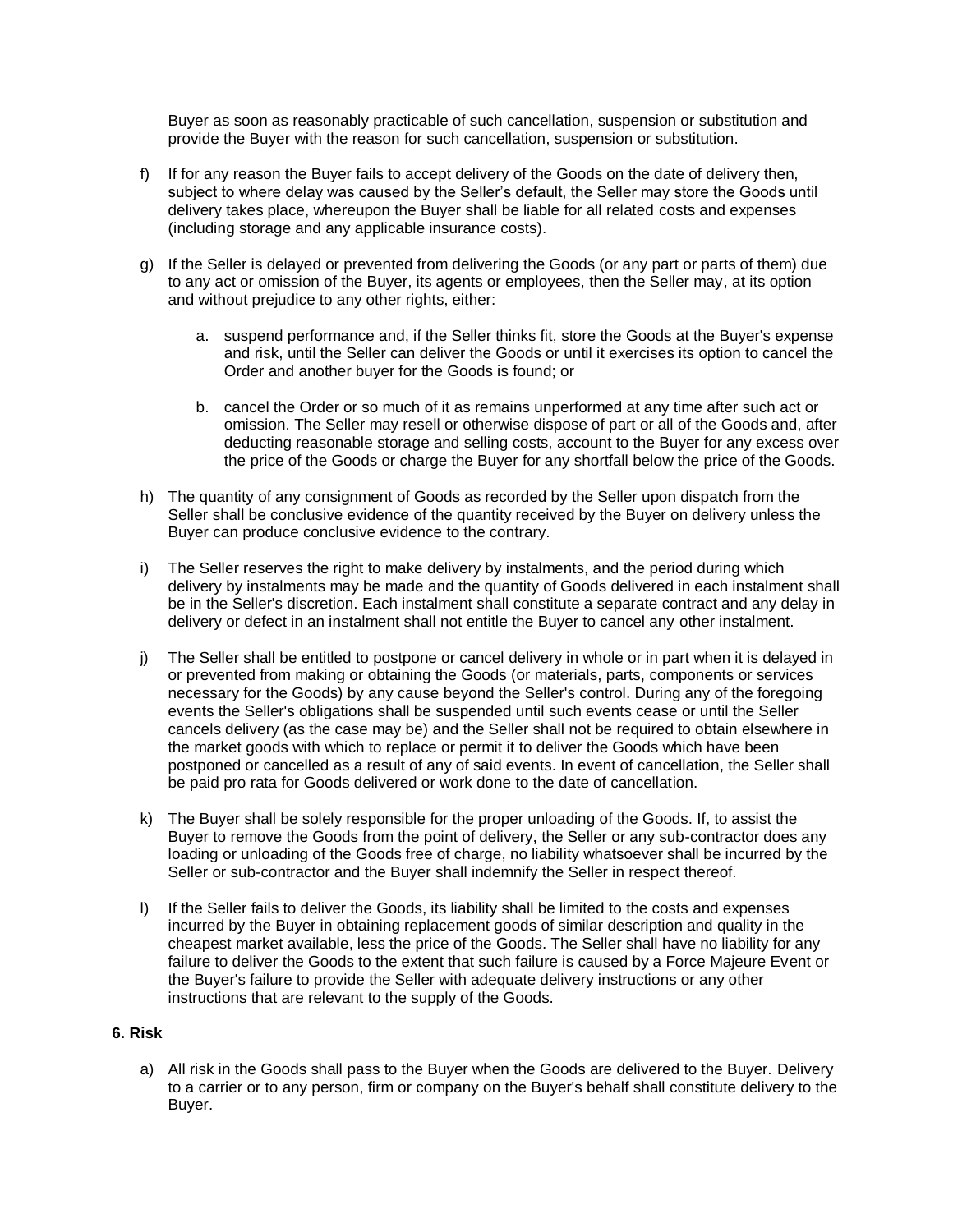## **7. Title**

- a) Title to the Goods shall not pass to the Buyer until the earlier of:
	- a. Seller has received payment in full (in cash or cleared sums) for the Goods and any other goods that the Seller has supplied to the Buyer in respect of which payment has become due, together with any interest or other sums payable; and
	- b. the Buyer resells the Goods, in which case title to the Goods shall pass to the Buyer at the time specified in clause 7(c) below.
- b) Until title to the Goods has passed to the Buyer, the Buyer shall:
	- a. store the Goods separately from all other goods held by the Buyer so that they remain readily identifiable as the Seller's property;
	- b. not remove, deface or obscure any identifying mark or packaging on or relating to the Goods;
	- c. maintain the Goods in satisfactory condition and keep them insured against all risks for their full price from the date of delivery;
	- d. notify the Seller immediately if it becomes subject to any of the events listed in clause 14; and
	- e. give the Seller such information as the Seller may reasonably require from time to time relating to:
		- i. the Goods; and
		- ii. the ongoing financial position of the Buyer.
- c) Subject to clause 7(d), the Buyer may resell or use the Goods in the ordinary course of its business (but not otherwise) before the Seller receives payment for the Goods. However, if the Buyer resells the Goods before that time:
	- a. it does so as principal and not as the Seller's agent; and
	- b. title to the Goods shall pass from the Seller to the Buyer immediately before the time at which resale by the Buyer occurs.
- d) At any time before title to the Goods passes to the Buyer, the Seller may:
	- a. by notice in writing, terminate the Buyer's right under clause 7(c) to resell the Goods or use them in the ordinary course of its business; and
	- b. require the Buyer to deliver up all Goods in its possession that have not been resold, or irrevocably incorporated into another Good and if the Buyer fails to do so promptly, enter any premises of the Buyer or of any third party where the Goods are stored in order to recover them.
	- c. The Buyer may, while not in default in terms of clauses 7(e)and (f) below, sell Goods notwithstanding the Seller's title.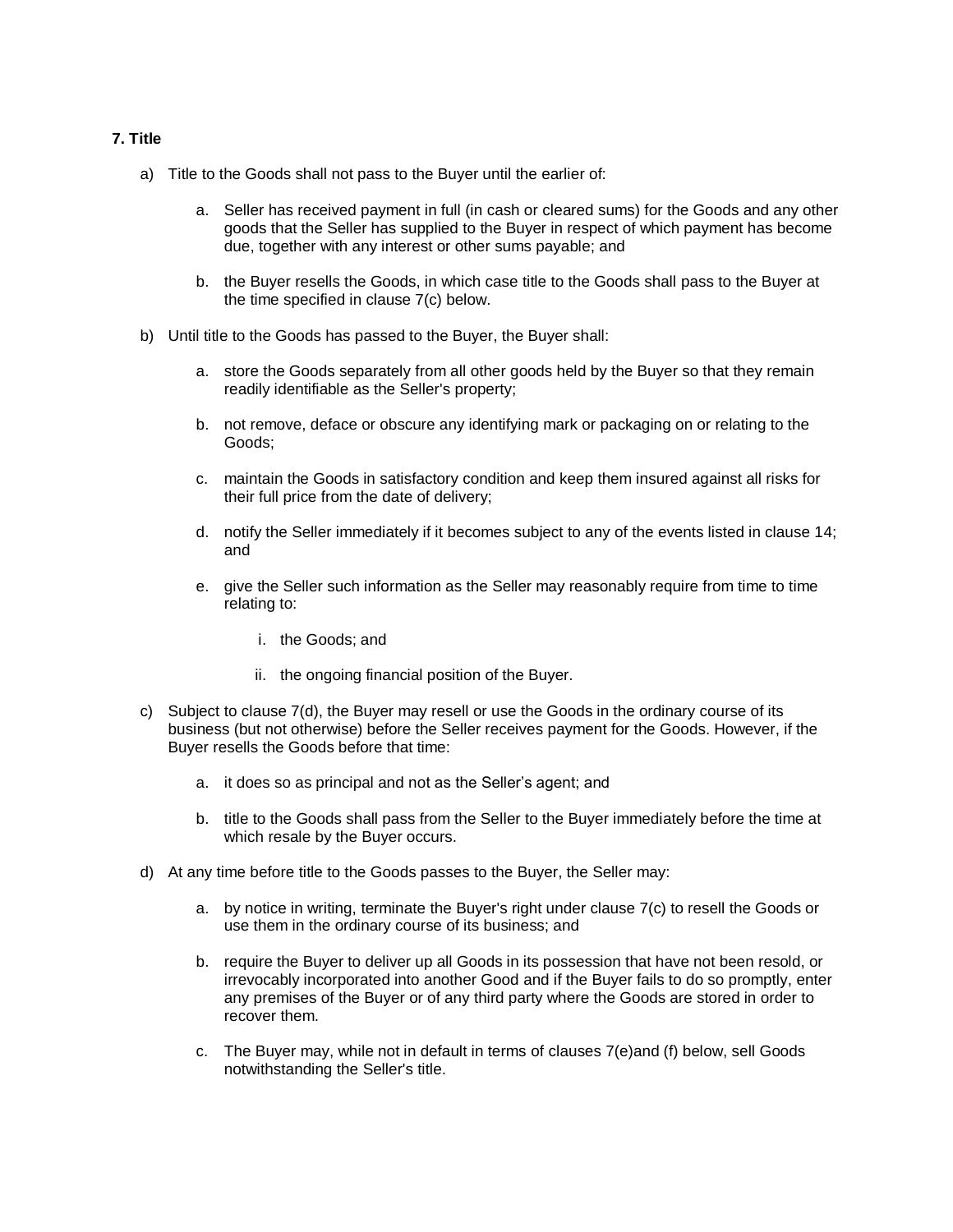- e) Any sale by the Buyer of Goods owned by the Seller shall, as between the Buyer and person to whom the Buyer sells, be made by the Buyer as principal, but the proceeds of sale shall belong to the Seller to extent that the Buyer has not paid the Seller for such Goods until such payment has been made, and until such time the proceeds shall be held by the Buyer in a fiduciary capacity on behalf of the Seller and shall be kept in a separate account without prejudice to the Seller's rights to trace same if the Buyer fails to keep the proceeds separate as aforesaid.
- f) The Buyer will, if the Seller so requires, assign to the Seller free of charge the Buyer's rights to unpaid resale proceeds of the Seller's Goods.

## **8. Warranty of Seller**

- a) The Seller warrants that on delivery of the Goods shall:
	- a. conform in all material respects with their description; and
	- b. be free from material defects in design, material and workmanship.
- b) Subject to clause 8(c), if:
	- a. the Buyer discovers that some or all of the Goods do not comply with the warranty set out in clause 8(a) within three (3) days of delivery and gives notice in writing to the Seller within seven (7) days of that discovery and provides such photographic evidence of such damage or defect;
	- b. the Seller is given a reasonable opportunity of examining such Goods; and
	- c. the Buyer (if asked to do so by the Seller) returns such Goods to the Seller's place of business at the Seller's cost for the examination to take place,

the Seller shall, at its sole discretion, repair or replace the defective Goods or refund the price of the defective Goods in full.

- c) The Seller shall not be liable for the Goods' failure to comply with the warranty set out in clause 8(a) if:
	- a. the Buyer makes any further use of such Goods after giving notice in accordance with clause 8(b);
	- b. the defect arises because the Buyer failed to follow the Seller's oral or written instructions as to the storage, commissioning, installation, use and maintenance of the Goods or (if there are none) good trade practice regarding the same;
	- c. the defect arises as a result of the Seller following any drawing, design or Specification supplied by the Buyer;
	- d. the Buyer alters or repairs such Goods without the written consent of the Seller;
	- e. the defect arises as a result of fair wear and tear, willful damage, negligence, or abnormal storage or working conditions; or
	- f. the Goods differ from their description as a result of changes made to ensure they comply with applicable statutory or regulatory requirements.
- d) The provisions of this clause 8 shall be the sole and exclusive remedy for the Buyer for any breach by the Seller of the warranties in clause 8(a) and, except as provided in this clause 8, the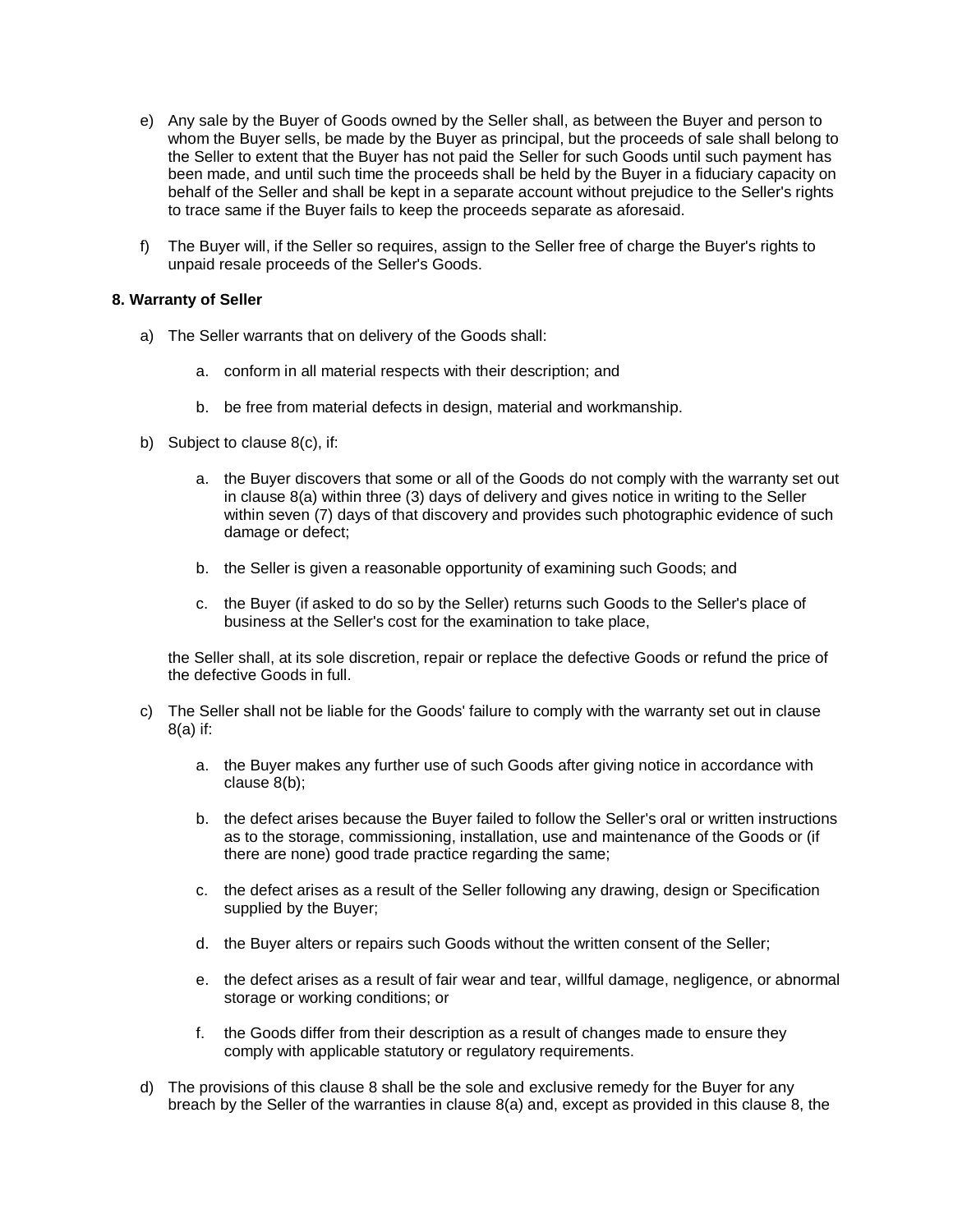Seller shall have no liability to the Buyer in respect of the Goods' or Services' failure to comply with the warranty set out in clause 8(a).

- e) The terms implied by sections 13 to 15 of the Sale of Goods Act 1979 are, to the fullest extent permitted by law, excluded from the Contract.
- f) These Conditions shall apply to any repaired or replacement Goods supplied by the Seller.

## **9. Supply of Services**

- a) The Seller shall supply the Services to the Buyer in accordance with the service specification as as agreed in writing in all material respects.
- b) The Seller shall use all reasonable endeavours to meet any performance dates for the Services specified in the Order, but any such dates shall be estimates only and time shall not be of the essence for the performance of the Services.
- c) The Seller reserves the right to amend the service specification if necessary to comply with any applicable law or regulatory requirement, or if the amendment will not materially affect the nature or quality of the Services, and the Seller shall notify the Buyer in any such event.
- d) The Seller warrants to the Buyer that the Services will be provided using reasonable care and skill.

### **10. Limitation of the Seller's Liability**

- a) Except as provided in these Conditions or otherwise agreed by the Seller in writing and to the fullest extent permitted by law, no warranty, condition, representation, undertaking or obligation, express or implied, imposed by statute, common law, custom, course of dealing or otherwise on the part of the Seller shall be deemed to be a term of the supply of the Goods or a representation by which the Buyer has been induced to enter into these Conditions.
- b) The Buyer shall in no circumstances, save for fraudulent misrepresentation by the Seller, be entitled to recover from the Seller damages for breach of a contract for negligence or otherwise arising exceeding the price paid by the Buyer with respect to the particular delivery or deliveries in question.
- c) Except as provided above, the Seller shall not be liable to the Buyer, whatsoever (whether in contract, tort (including negligence), breach of statutory duty, restitution or otherwise) for any damage or direct, indirect or consequential loss (all three of which terms include pure economic loss, loss of profits, loss of business, depletion of goodwill and like loss) howsoever caused arising out of or in connection with:
	- a. any of the Goods, or the sale or supply, or failure or delay in supply, of the Goods, or the provision of the Services by the Seller or on the part of the Seller's employees, agents or sub-contractors;
	- b. any breach by the Seller of any of the express or implied terms of these Conditions;
	- c. any use made or sale by the Buyer of any of the Goods or the Services; or
	- d. any statement made or not made, or advice given or not given, by or on behalf of the Seller.
- d) Nothing in these Conditions limits any liability which cannot legally be limited, including liability for: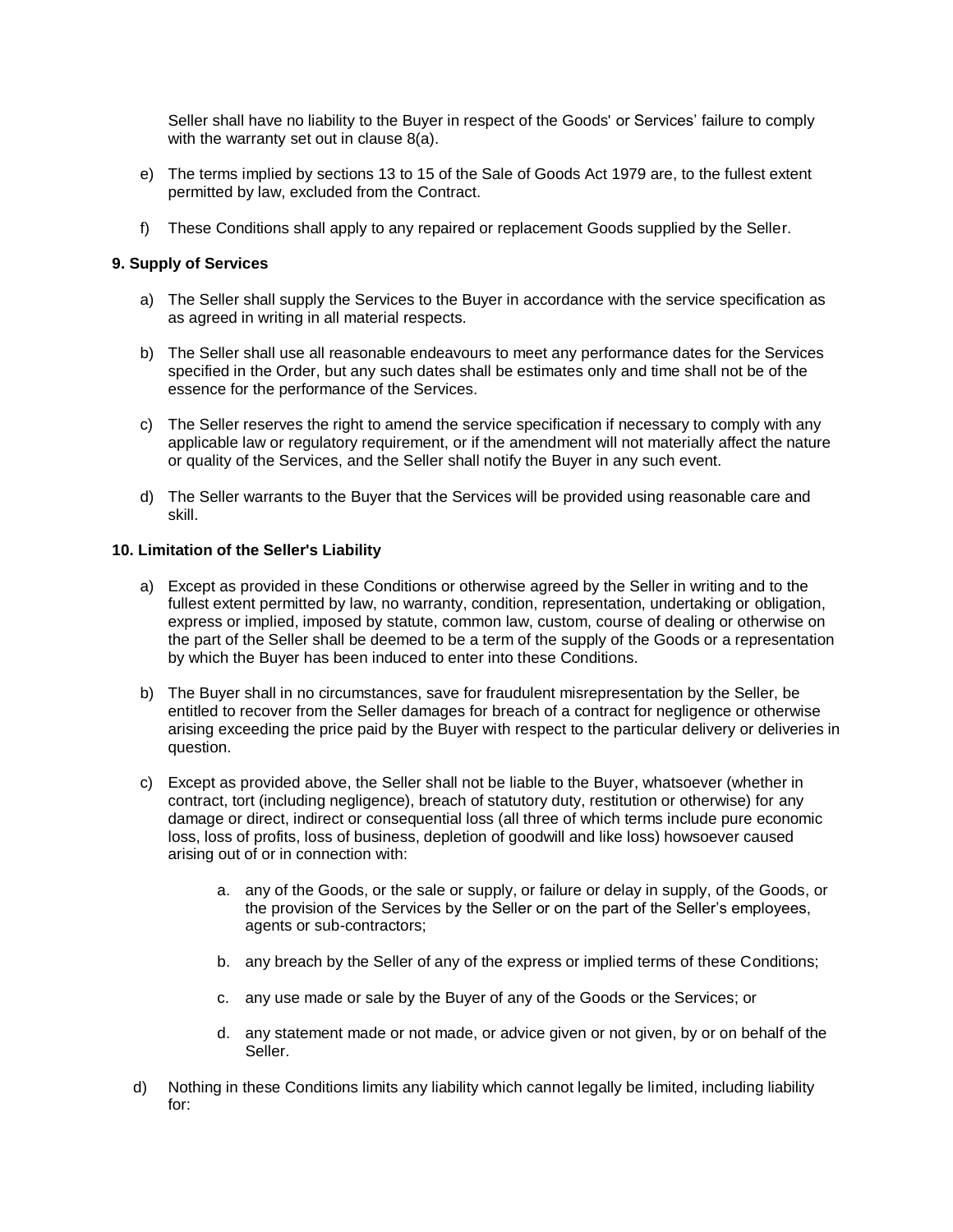- a. death or personal injury caused by negligence;
- b. fraud or fraudulent misrepresentation;
- c. breach of the terms implied by section 12 of the Sale of Goods Act 1979 or section 2 of the Supply of Goods and Services Act 1982; or
- d. defective Goods under the Consumer Protection Act 1987.

### **11. Indemnity of the Buyer**

- a) The Buyer indemnifies the Seller against all losses incurred by the Seller as a direct or indirect result of or arising from:
	- a. claims brought or threatened to be brought by third parties in respect of the handling, storage, transportation and/or consumption of the Goods after delivery has occurred; and
	- b. acts and/or omissions (whether in negligence or otherwise) of the Buyer that void and/or reduce the sum payable under the Seller's insurance policy for the Goods and the Services.

## **12. Intellectual Property**

- a) The Buyer acknowledges that all Intellectual Property Rights in the Goods and the Services belong solely to the Seller.
- b) The Seller gives no warranty, either express or implied, with respect to the validity of the Seller's Intellectual Property Rights or that the Seller's Intellectual Property Rights will not infringe the rights of any third party.
- c) The Buyer shall indemnify the Seller against all liabilities, actions, costs (including legal and other professional costs) expenses, claims, proceedings and demands in respect of any infringement or alleged infringement by the Seller of Intellectual Property Rights attributable to the Seller complying with any special instructions from or requirements of the Buyer relating to the Goods and the Services.

## **13. Confidential Information**

a) The Buyer agrees not to divulge or communicate to any person (other than those representatives of the Buyer who need to know for the purpose of carrying on the Buyer's business or upon the Seller's instructions or with the Seller's written approval) nor use for the Buyer's own purposes or for purposes other than carrying on the Buyer's business any of the confidential information which the Buyer may have received or obtained by virtue of these Conditions and/or the Buyer's course of dealings with the Seller provided that this restriction shall apply indefinitely but shall cease to apply to information which has come into the public domain other than by way of the Buyer breaching this provision.

# **14. Termination**

- a) Without limiting its other rights or remedies, the Seller may terminate the Contract (or any part of it) with immediate effect by giving written notice to the Buyer if:
	- a. the Buyer commits a material breach of any term of the Contract and (if such breach is remediable) fails to remedy that breach within thirty (30) days of being notified in writing to do so;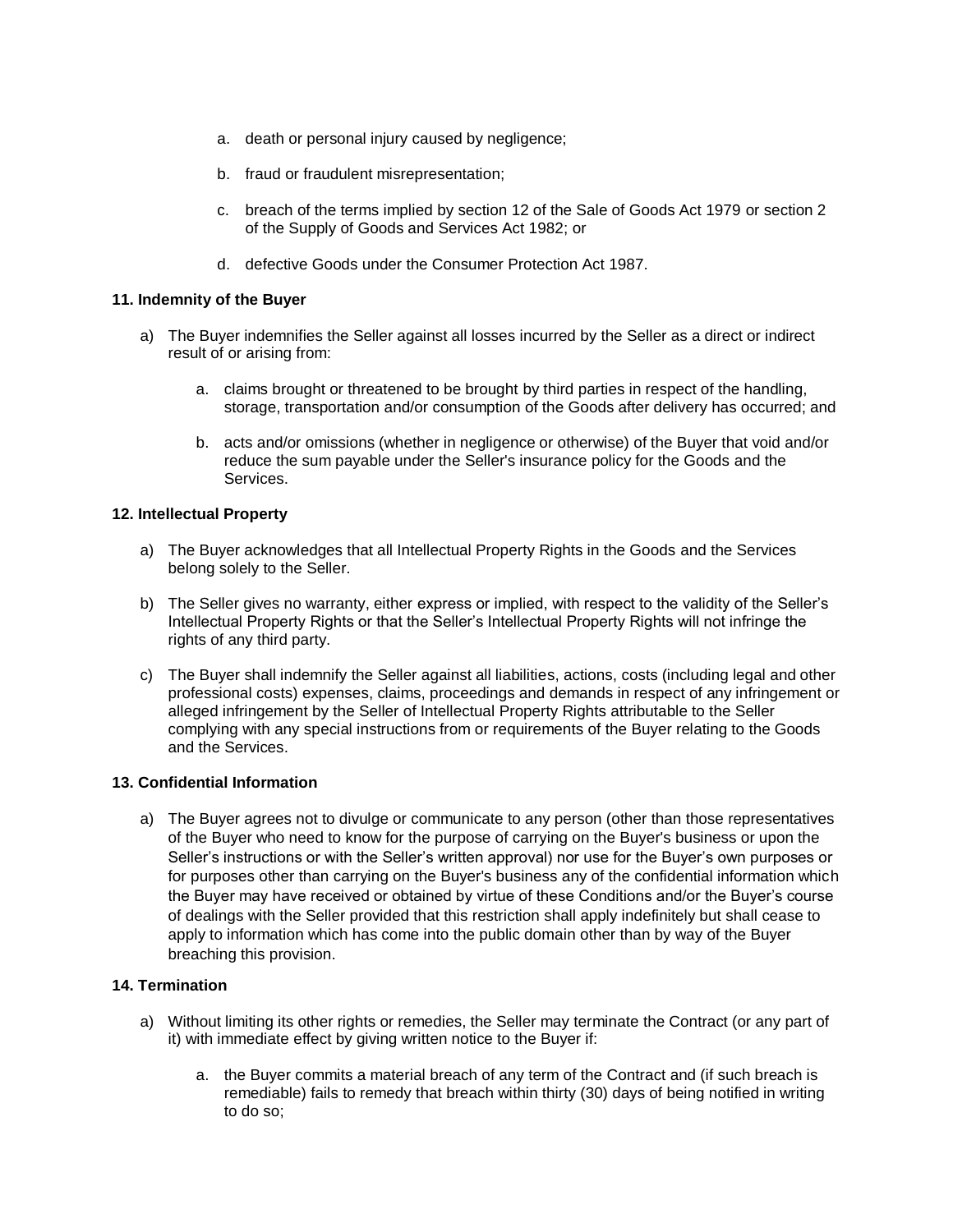- b. the Buyer fails to pay any amount due under the Contract on the due date for payment;
- c. the Buyer fails to take delivery of the Goods in accordance with any written instruction of the Seller;
- d. the Buyer suspends, or threatens to suspend, ceases, or threatens to cease, to carry on all or a substantial part of its business;
- e. the Buyer takes any step or action in connection with its entering administration, provisional liquidation or any composition or arrangement with its creditors (other than in relation to a solvent restructuring), obtaining a moratorium, being wound up (whether voluntarily or by order of the court, unless for the purpose of a solvent restructuring), having a receiver appointed to any of its assets or ceasing to carry on business; or
- f. the Buyer's financial position deteriorates so far as to reasonably justify the Seller's opinion that its ability to give effect to the terms of the Contract is in jeopardy.
- b) On termination of the Contract for any reason the Buyer shall immediately pay to the Seller all the Seller's unpaid invoices and interest and, in respect of Goods or Services supplied but for which no invoice has been submitted, the Seller shall submit an invoice, which shall be payable by the Buyer immediately on receipt.
- c) Termination or expiry of the Contract, however arising, shall not affect any of the parties' rights and remedies that have accrued as at termination or expiry, including the right to claim damages in respect of any breach of the Contract which existed at or before the date of termination or expiry.
- d) Any provision of the Contract that expressly or by implication is intended to come into or continue in force on or after termination or expiry of the Contract shall remain in full force and effect.

# **15. Force Majeure**

- a) These Conditions shall be suspended during the period and to the extent of such period that Seller believes either party is prevented or hindered from complying with their obligations under any part of these Conditions by a Force Majeure Event.
- b) If such period of suspension exceeds ninety (90) days, then the Seller shall, upon giving written notice to the Buyer, be able to require that:
	- a. all money due to Seller up to the date of the Force Majeure Event shall be paid immediately; and
	- b. the Contract is terminated without prejudice to the accrued rights of either party.

### **16. Notices**

a) Any notice given in connection with the Contract must be in writing and shall be effected by personal delivery, e-mail or by registered mail postage. If effected by personal delivery it will be deemed to be received at the time the notice is left at the proper address, if effected by e-mail it shall be deemed to be received on the day of sending and if effected by post shall be deemed to be received forty-eight (48) hours after the date of posting.

## **17. Assignment**

a) The Seller may at any time assign, transfer, mortgage, charge, subcontract, delegate, declare a trust over or deal in any other manner with all or any of its rights or obligations under the Contract.